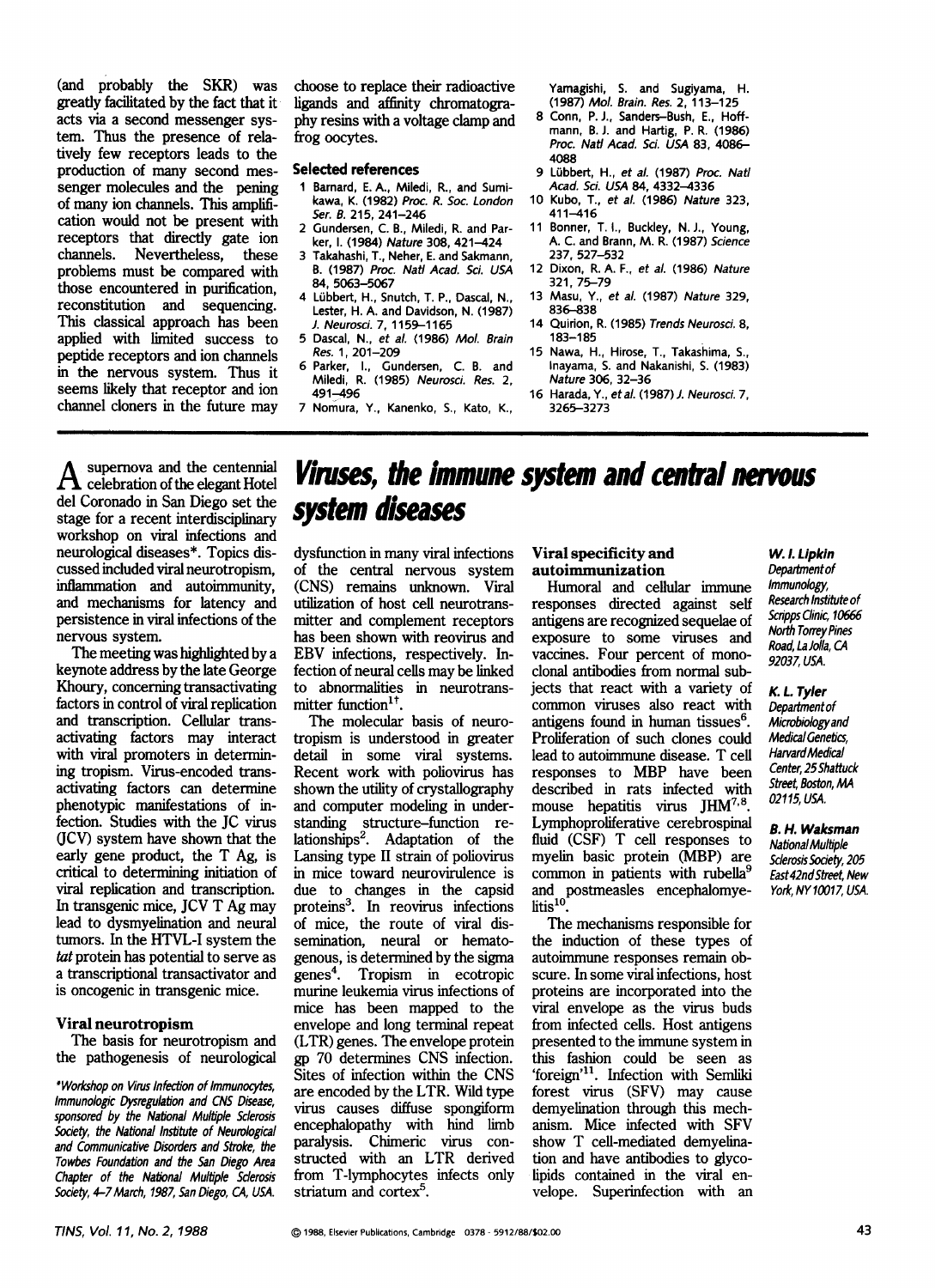unrelated enveloped virus **enhances** the antibody titer to glycolipid and aggravates the demyelina $tion<sup>12</sup>$ .

Autosensitivity might also result from similarities between host and microbial antigens. In this model, termed 'molecular mimicry' (MM), infection with a microbial agent elicits a cellular or humoral response that recognizes self antigens homologous to microbial antigen(s). In theory, the virus, bacterium or parasite need not invade the CNS or be present after the initial phase of antigen presentation. MM has been invoked in several human or animal immune disorders including postviral and postvaccination CNS demyelination, ankylosing spondylitis and Reiter's syndrome, myasthenia gravis, and renal transplant rejection. The search for MM begins with screening data banks for amino acid sequences shared by microbial agents and host proteins. The microbial agents selected should be associated with a known autoimmune disease. Similarly, the host protein examined should represent an epitope with biological significance. Subjects with the disease are screened for humoral cellular reactivity to the microbial agent and to synthetic peptides representing the region of homology between host and microbe. Finally, animals are immunized with these synthetic peptides in an effort to reproduce the disease $13-15$ . MM may also be important in the pathogenesis of certain paraneoplastic syndromes, e.g. gammopathy-associated sensorimotor neuropathy (antibody-to-myelin associated glycoprotein or glycosphingolipid) or motor neuron disease (antibody-to-GMI and other gangliosides) $^{11,16}$ . The approach is limited to examination of linear epitopes present in protein data banks. It should become more powerful as we accumulate more information on the linear and threedimensional structure of host and microbial antigens.

## **Immune recognition of viral and tissue antigens**

The relationship between T cell structure and function is becoming better understood. T cells express an heterodimeric surface receptor complex (Ti) consisting of two disulfide-linked glycoproteins with V, D, J, and C elements, structurally similar to immunoglobulins. T cell activation probably occurs through the interaction **between**  antigen-MHC and the V regions of the Ti complex. This interaction can be mimicked with antibodies directed against the V region of  $Ti<sup>17</sup>$ .

Lymphocytes, monocytes and macrophages also have receptors for a variety of neurotransmitters. These receptors may be important to CNS modulation of immune function<sup>18</sup>. This close relationship between the CNS and the immune system has been underscored by recognition of the immunoglobulin gene superfamily, which includes adhesion molecules such as NCAM and  $MAG^{16}$  immunocyte receptors, MHC antigens, and 1B236, a new CNS-specific molecule<sup>19,20</sup>.

Cytotoxic T-lymphocytes (CTL) are restricted in their recognition and lysis of virus-infected cells by class I-MHC gene products $^{21}$ . Lysis appears to be mediated through the release of cytotoxic granules. One of the most interesting constituents of CTL granules is the protein perforin 1 (cytolysin). Perforin 1 polymerizes into tubular aggregates that form transmembrane channels in target cells $^{22}$ . Interestingly, perforin 1 shows substantial amino acid homology to C9, which functions in an analogous fashion during antibody plus complement-mediated cell lysis<sup>23</sup>

Anti-myelin basic protein (MBP) and anti-proteolipid protein T cell clones have been used to study the pathogenesis of experimental allergic encephalomyelitis (EAE), an established model for studying  $CNS$  demyelination<sup>24</sup>. Immunosuppressed mice reconstituted with anti-MBP T cell clones develop EAE, indicating that other immunocytes **are not** required for disease. In addition to macrophages, astrocytes probably also serve as antigen presenting cells. Astrocytes can be induced to express Ia though exposure to IFN-7 or activated T cells<sup>24,25</sup>. In addition, astrocytes can mimic the effector functions of macrophages, such as phagocytosis of myelin debris, release of proteolytic enzymes and a toxic factor similar to TNF<sup>23</sup>. The capacity of endothelial cells to express MHC and to act as antigen presenting cells remains controversial and may vary according to species $^{21}$ .

Some viral infections, such as

adenovirus, can modulate the expression of MHC antigens on the surface of infected cells $^{26,27}$ . Downregulation of class I-MHC **antigen** expression on virusinfected cells, and the resulting **inability** of MHC-restricted CTL to kill these cells, could facilitate persistent viral infections. Other viral infections may lead to induction of MHC antigens. This may be particularly important in the pathogenesis of virus-induced inflammatory demyelinating diseases. The capacity of murine hepatitis virus JHM (MHV) to induce Ia expression on rat astrocytes *in vitro and in vivo* correlates with the severity of JHM-induced demyelination<sup>28</sup>. Viral induction of MHC in other glial cells may be due to release of an 80-100 kDa soluble factor that increases MHC mRNA<sup>29</sup>. Systemic infections may also induce MHC through release of circulating IFN-y.

## **Macrophages, immunocytes and inflammation**

Macrophages are increasingly recognized as important to host defense against viral infection and neoplasia. The mechanisms by which macrophages are enlisted are incompletely understood. A nonglycosylated 10-25 kDa protein, factor-increasing monocytopoiesis (FIM), appears to be important. FLM is elaborated by macrophages in tissues and stimulates production and release of marrow mono $cytes^{30}$ .

Reactive T cells produce a variety of soluble factors (lymphokines) responsible for mobilizing and activating macrophages as well as inflammatory cells: interleukin-2 (IL-2), interferon- $\gamma$  (IFN- $\gamma$ ); in addition, they produce IL-3 (polyclonal stimulator of hemopoiesis), IL-4 (B cell growth factor 1), and IL-5 (B cell growth factor 2 or IFN $\beta$ 2)<sup>25</sup>.

Activation of monocytes and macrophages by IFN-y or lipopolysaccharide is reflected in the expression of major histocompatibility (MHC) and other cell surface antigens $^{31}$ . One of these antigens, CR3, is important to migration of monocytes from the vascular to the tissue compartment<sup>32</sup>. Activated macrophages in turn release several soluble factors including interleukin-1 (IL-I), tumor necrosis factor (TNF) and nerve growth factor  $(NGF)^{25}$ . IL-1 has